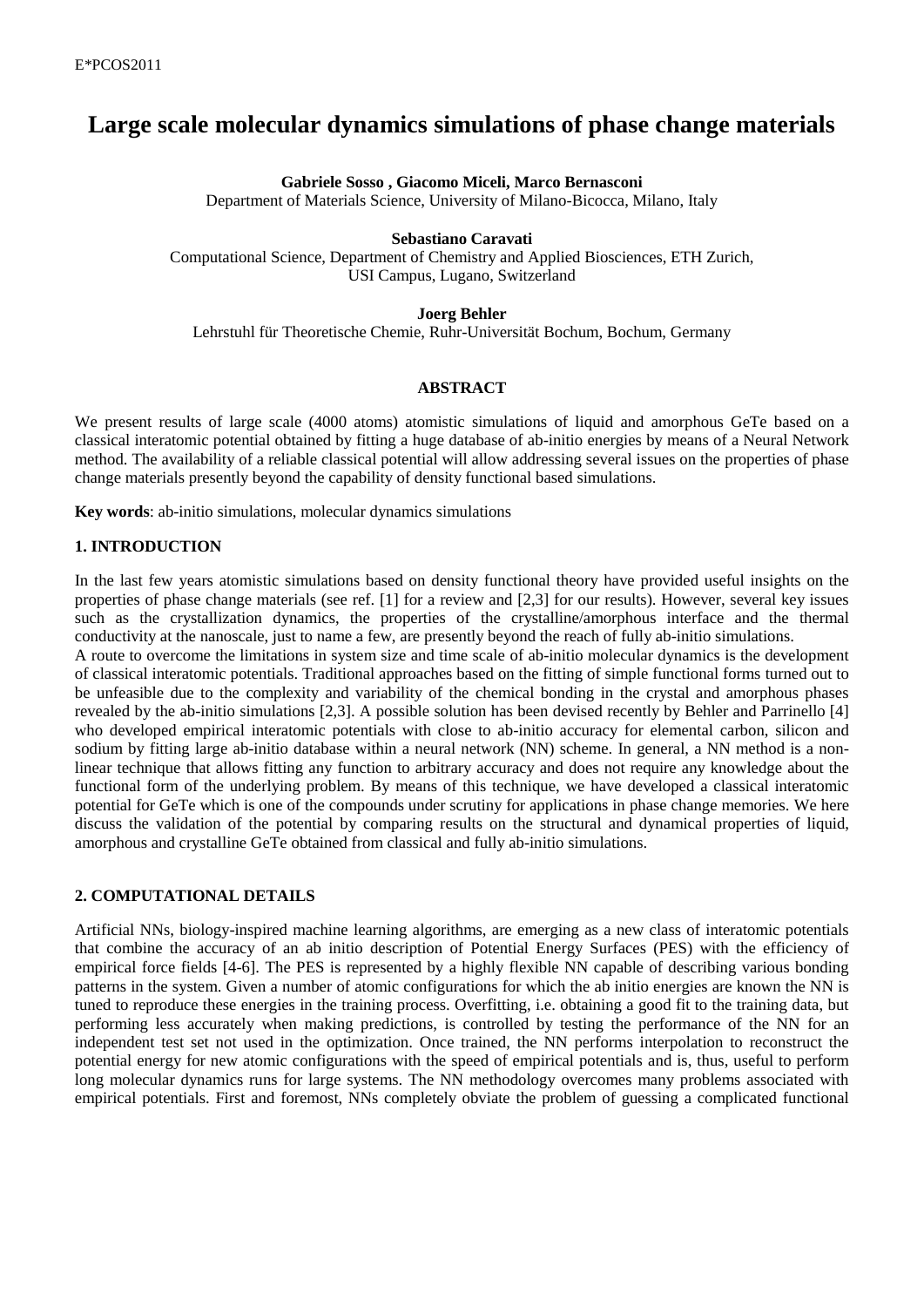form for the energy in terms of atomic positions. This form is determined automatically by the NN. Second, the entire training procedure is fully automated so that NNs can be readily extended to new regions of the PES. Finally, the accurate mapping of ab initio energies ensures that all properties determined by the topology of the PES are described with the accuracy comparable with that of first principles calculations. In the past decade NN potentials have been constructed for a variety of systems [6]. Until recently, the main limitation of most NN approaches has been the small number of degrees of freedom that could be described which confined their application to small molecules. This limitation has been overcome by Behler and Parrinello who introduced a NN potential in which the total energy is expressed as a sum of atomic energy contributions depending on the local environments [4]. In this approach the energy contribution of each atom is evaluated using an individual NN instead of using one NN for the total energy of the system. The accuracy of this potential, which is applicable to systems containing thousands of atoms, has been demonstrated by reproducing the high-pressure phase diagram of silicon, carbon, and sodium [4]. This scheme has been recently extended to binary systems by including long range coulomb interaction between environment dependent ionic charges [5]. In the case of GeTe, we are faced with the problem of developing a potential suitable to describe both the semiconducting crystalline and amorphous phases as well as the metallic liquid. Therefore we decided to neglect long range coulomb interactions and to develop a short range NN potential.

In the NN scheme, the atomic energies are calculated by a standard feedforward NN as a function of the energetically relevant geometric environments of each atom which is described by several local order parameters called symmetry functions. The symmetry functions include radial and angular many-body terms and depend on the positions of all neighbours within a specified cut-off radius. The use of symmetry functions, instead of Cartesian coordinates, as NN inputs and the partitioning of the total energy into atomic contributions ensure that all quantities computed with the NN (energies, analytical forces, and stress tensors) are invariant with respect to rigid translations and rotations of the whole system and to atoms exchanges. Once the fit is obtained, the NN potential can be applied to systems containing an arbitrary number of atoms. Details of the high-dimensional NN method are given elsewhere [4,7].

To generate our NN potential for the bulk phases of GeTe, we fitted the density-functional total energy of about 30000 configurations of 64-, 96- and 216-atom supercells. In total, about two billions of local atomic environment were taken into account. We started with a relatively small dataset of about 5000 structures, which include crystalline configurations, snapshots of the liquid phase and of the amorphous phase generated by quenching from the melt at normal conditions and at high pressure. We also considered mixed crystalline/amorphous models generated by partially crystallizing the amorphous phase in ab-initio molecular dynamics simulations at high temperature. This first dataset was then expanded adding random or locally distorted structures, slight deviations in stoichiometry and snapshots of high temperature MD simulations of the liquid phase at different densities. All these configurations were generated by ab-initio molecular dynamics simulations with the code CP2k within the computational framework discussed in our previous works [2]. The accuracy of the reference ab initio energies is of paramount importance while training the NN. Ab initio energies for each configuration in the dataset were then calculated using the QUANTUM-ESPRESSO package [8] at full convergence in Brillouin Zone (BZ) integration. Perdew-Burke-Ernzerhof (PBE) [9] exchange-correlation functional and norm conserving pseudopotentials were employed, considering only the outermost s and p electrons in the valence. Kohn-Sham (KS) orbitals were expanded in a plane waves basis up to a kinetic cutoff of 40 Ryd and BZ integration was performed over a 4x4x4 Monkhorst-Pack mesh [10]. These settings ensure convergence of the total energy within 2 meV/atom. The local environment of each atom is defined by the value of 159 symmetry functions (see [7] for details) defined in terms of the positions of all neighbors within a distance cutoff of 6.879 Å. The generation of the NN potential and the NN molecular dynamics simulations are performed with the code RuNNer [11]. Although the generation of the NN potential is computationally very demanding due to the very many ab-initio reference calculations, systems as large 4000 atoms can then be easily studied with a computational load five order of magnitude lower than that of an equivalent density functional calculation. The simulation of 4000-atom cells takes 1.5 min/ps on a 256 cores of a Cray XT5 computer.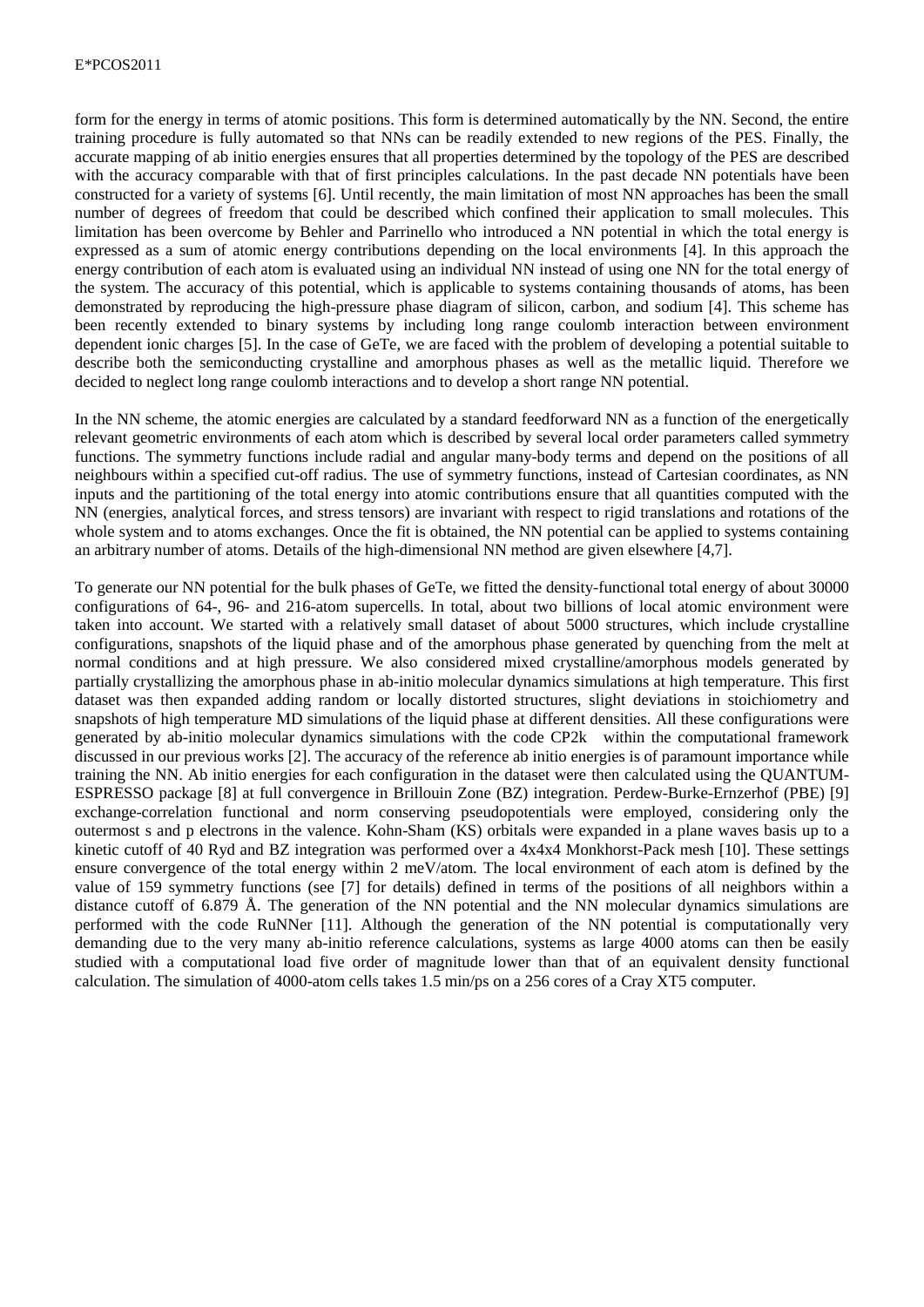## **3. RESULTS & DISCUSSION**

Results from NN and ab-initio calculations are here compared for the crystalline, liquid and amorphous phases.

*Crystalline phase.* The theoretical structural parameters of the trigonal phase of GeTe at equilibrium are a=4.45 Å,  $\alpha$ =55.5° and u=0.035 to be compared with the experimental value of a=4.31 Å,  $\alpha$ =57.9 and u=0.026. The difference in energy between the trigonal phase and a fictitious perfect cubic phase at its equilibrium density is 55 eV/atom and 44 eV/atom in ab-initio (at full convergence in BZ integration) and NN calculations.

The phonon density of states at zero temperature computed ab-initio [3] and with the NN potential (mesh in q space 5x5x5) are compared in Fig. 1a. The agreement is satisfactory considering than long range interactions are not present in the NN potential.



Figure 1. a) Phonon density of states of crystalline GeTe at zero temperature computed ab-initio (dashed line, Ref. [3]) and with NN potential (continuous line). b) Phonon density of states of amorphous GeTe from a 1728-atom NN model and a 216-atom ab-initio model. Only phonons at the supercell Γ-point are considered. The higher smoothness of NN data is due to the larger supercell used. Projections of the DOS on Ge and Te atoms are also shown.

*Liquid.* The liquid was simulated by a 4096-atom cubic supercell at 1150 K. The partial pair correlation functions are compared with ab-initio data from a simulation at the same temperature with a 216-atom cell. The computational details of the ab-initio simulations are the same as those reported in Ref. [3]. The self-diffusion coefficient of the two species from the NN simulation are  $D_{\text{Ge}} = 4.96 \, 10^{-5} \, \text{cm}^2/\text{s}$  and  $D_{\text{Te}} = 3.62 \, 10^{-5} \, \text{cm}^2/\text{s}$  to be compared with the ab-initio values of D<sub>Ge</sub> = 4.65 10<sup>-5</sup> cm<sup>2</sup>/s and D<sub>Te</sub> = 3.93 10<sup>-5</sup> cm<sup>2</sup>/s at the same temperature.

*Amorphous.* The amorphous phase was generated by quenching the molten sample from 1150 K to 300 K in 100 ps. The partial pair correlation functions of the amorphous are compared in Fig. 2 with ab-initio data of a 216-atom cell [3]. Doubling the quenching time does not introduce sizable differences in the partial pair correlation functions reported in Fig. 2. Also decreasing the system size from 4096-atom to 1728-atom produces essentially the same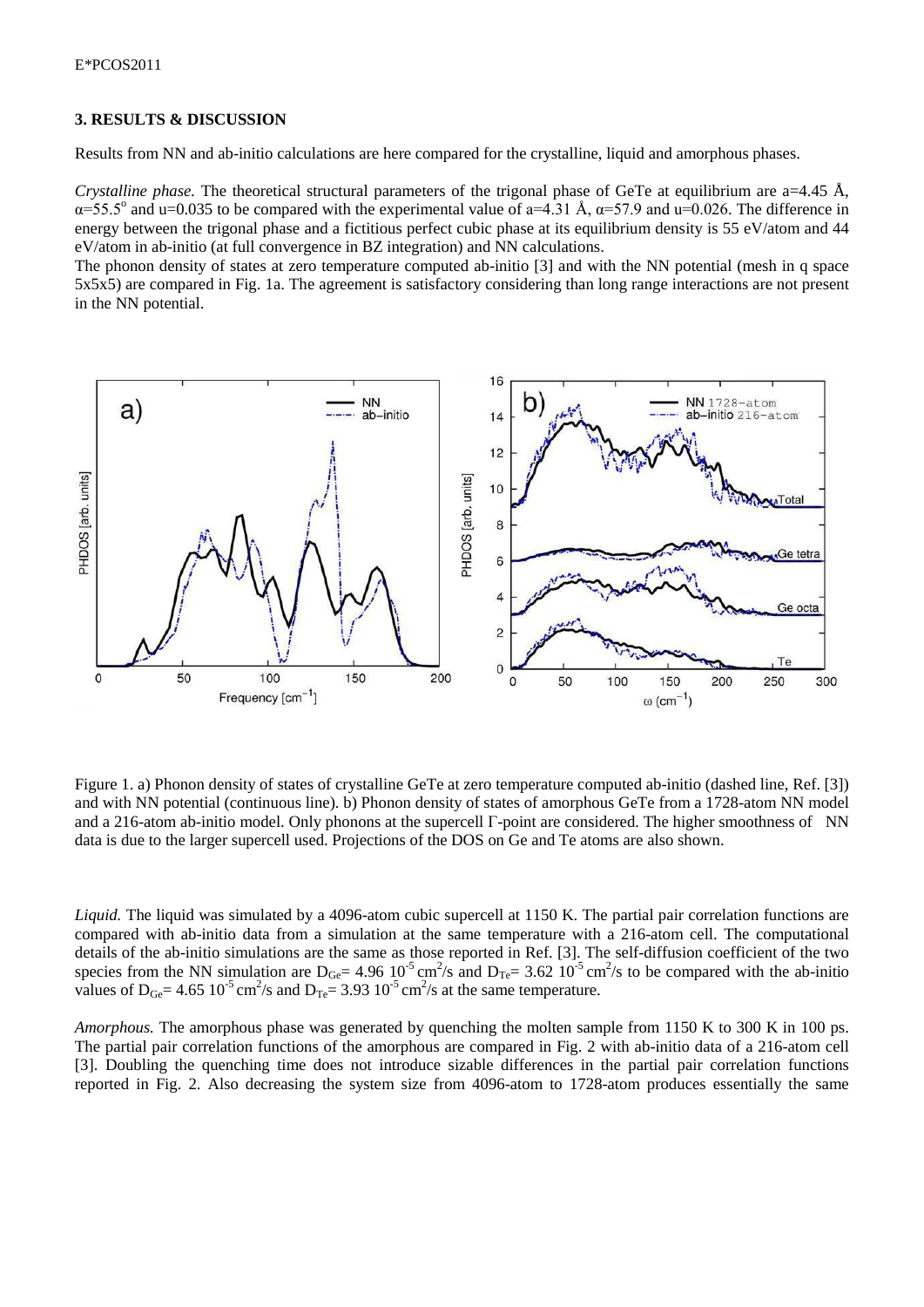results on the scale of Fig.2. Coordination numbers are assigned by integrating the pair correlation functions up to a cutoff distance of 3*.*2 Å for all species which corresponds to the outer edge of the Ge–Te pair correlation function. The angle distribution function and the distribution of coordination numbers for Ge and Te in the amorphous phase from NN and ab-initio simulations are compared in Fig. 3.

The phonon density of states (DOS) of the amorphous phase from NN and ab-initio simulations are compared in Fig.1b. Phonon frequencies are computed by diagonalizing the dynamical matrix obtained in turn from the variation of atomic forces due to finite atomic displacements 0.0053 Å large. Only phonons with the periodicity of the supercell (Γ-point phonons) are considered. Ab-initio phonons are computed in a 216-atom cell while NN phonons are obtained from the 1728-atom cell.



Figure 2. Left panel: partial pair correlation functions of liquid GeTe from a NN simulation at 1150 K with a 4096 atom cell (continuous line) compared with results from an ab-initio simulation at the same temperature and a 216 atom cell (dashed lines). Right panel: partial pair correlation functions of amorphous GeTe from a NN simulation at 300 K with a 4096-atom cell (continuous line) compared with results from an ab-initio simulation at the same temperature and a 216-atom cell (dashed lines).



Figure 3. Angle distribution function and distribution of coordination numbers (inset) of the amorphous 4096-atom model generated with the NN potential (continuous lines) compared with ab-initio data from a 216-atom cell (dashed lines).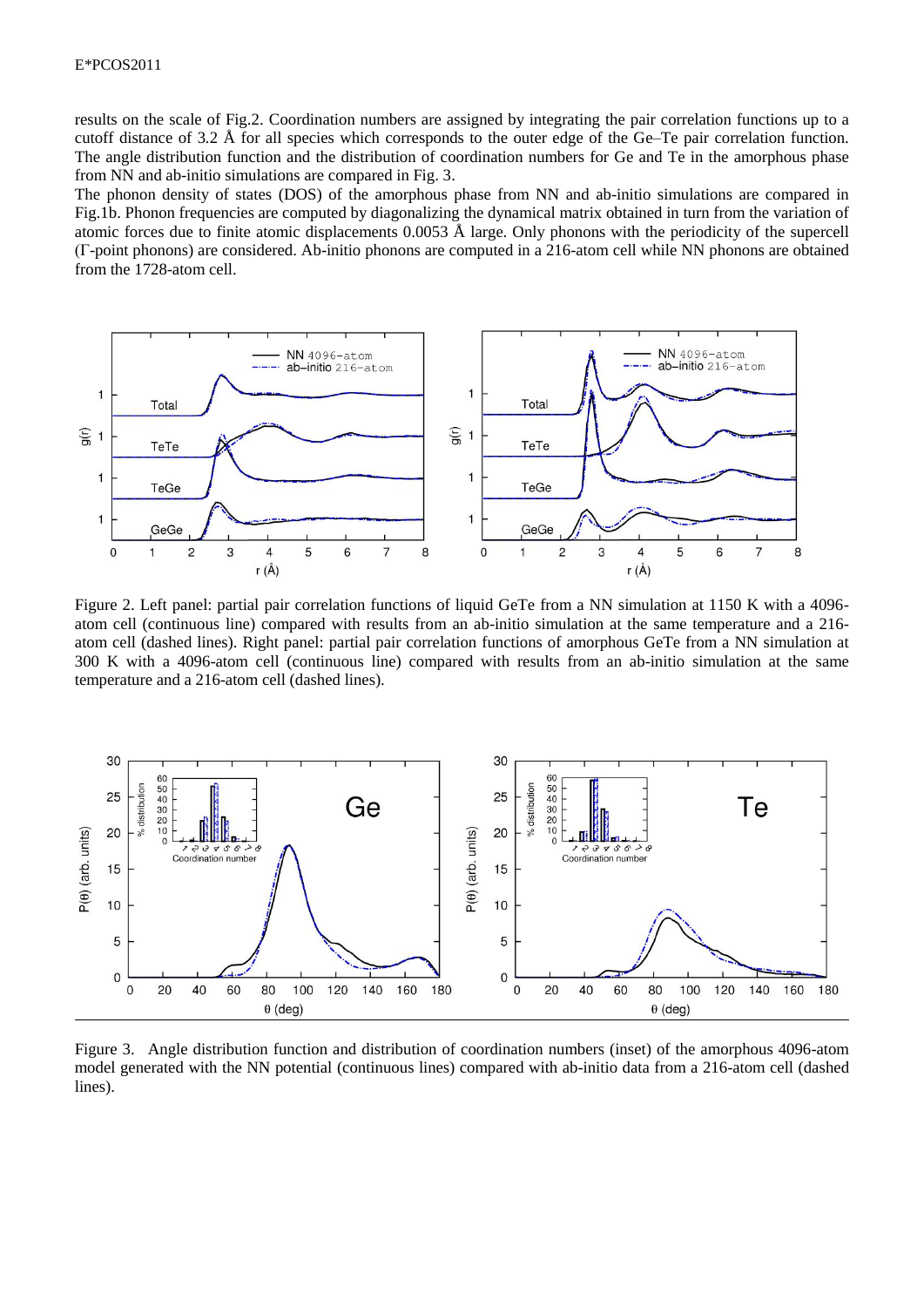## **4. CONCLUSION**

In summary, a NN potential for GeTe was generated and tested to reproduce properties of the different phases. The NN potential was validated by comparing structural and dynamical properties of the crystalline, liquid and amorphous phases with satisfactorily results. The development of classical potentials with close to ab-initio accuracy represents a breakthrough in the simulation of phase change materials. It will allow one to address several key issues on the properties of materials in this class that are presently beyond the reach of ab-initio simulations. Applications to the study of the crystalline/amorphous interface, of the thermal conductivity in the amorphous phase and of the homogeneous and heterogeneous crystallization of the amorphous are in progress.

## **REFERENCES**

1. D. Lencer, M. Salinga, and M. Wuttig, Advan. Mat. **23** (2011) 2030.

2. S. Caravati, M. Bernasconi, T.D. Kuehne, M. Krack, and M. Parrinello, Appl. Phys. Lett. **91** (2007) 171906; Phys. Rev. Lett. **102** (2009) 205502; S. Caravati, M. Bernasconi and M. Parrinello, J. Phys. Cond. Matt. **21** (2009) 255501; Phys. Rev. B **81** (2010) 014201; Mazzarello *et al.*, Phys. Rev. Lett. **104** (2010) 085503; Spreafico *et al.*, Phys. Rev. B **83** (2011) 144205.

3. R. Mazzarello, S. Caravati, S. Angioletti-Uberti, M.Bernasconi, and M. Parrinello, Phys. Rev. Lett. **104** (2010) 085503.

4. J. Behler and M.Parrinello, Phys. Rev. Lett. **14** (2007) 146401; J. Behler, R. Martonak, D. Donadio, M. Parrinello, Phys. Rev. Lett. **100** (2008) 185501; H. Eshet, R. Z. Khaliullin, T. D. Kuehne, J. Behler, and M. Parrinello, Phys. Rev. B **81** (2010) 184107; *ibidem* **81** (2010) 100103.

5. N. Artrith, T. Morawietz, and J. Behler, Phys. Rev. B **83** (2011) 153101.

6. S. Lorenz, M. Scheffler, and A. Groß, Phys. Rev. B **73** (2006) 115431; S. Manzhos and T. Carrington, J. Chem. Phys. **125** (2006) 194105; M. Malshe *et al.*, J. Chem. Phys. **129** (2008) 044111.

7. J. Behler, J. Chem. Phys. **134** (2011) 074106.

8. P. Giannozzi *et al.* J. Phys. Condens. Matter **21** (2009) 395502; [http://www.quantum-espresso.org].

9. J. P. Perdew, K. Burke, and M. Ernzerhof, Phys. Rev. Lett. **77** (1996) 3865.

10. H. J. Monkhorst and J. D. Pack, Phys. Rev. B **13** (1976) 5188.

11. RuNNer A Neural Network Code for High-Dimensional Potential-Energy Surfaces, Joerg Behler, Lehrstuhl fuer Theoretische Chemie, Ruhr-Universit¨at Bochum, Germany.